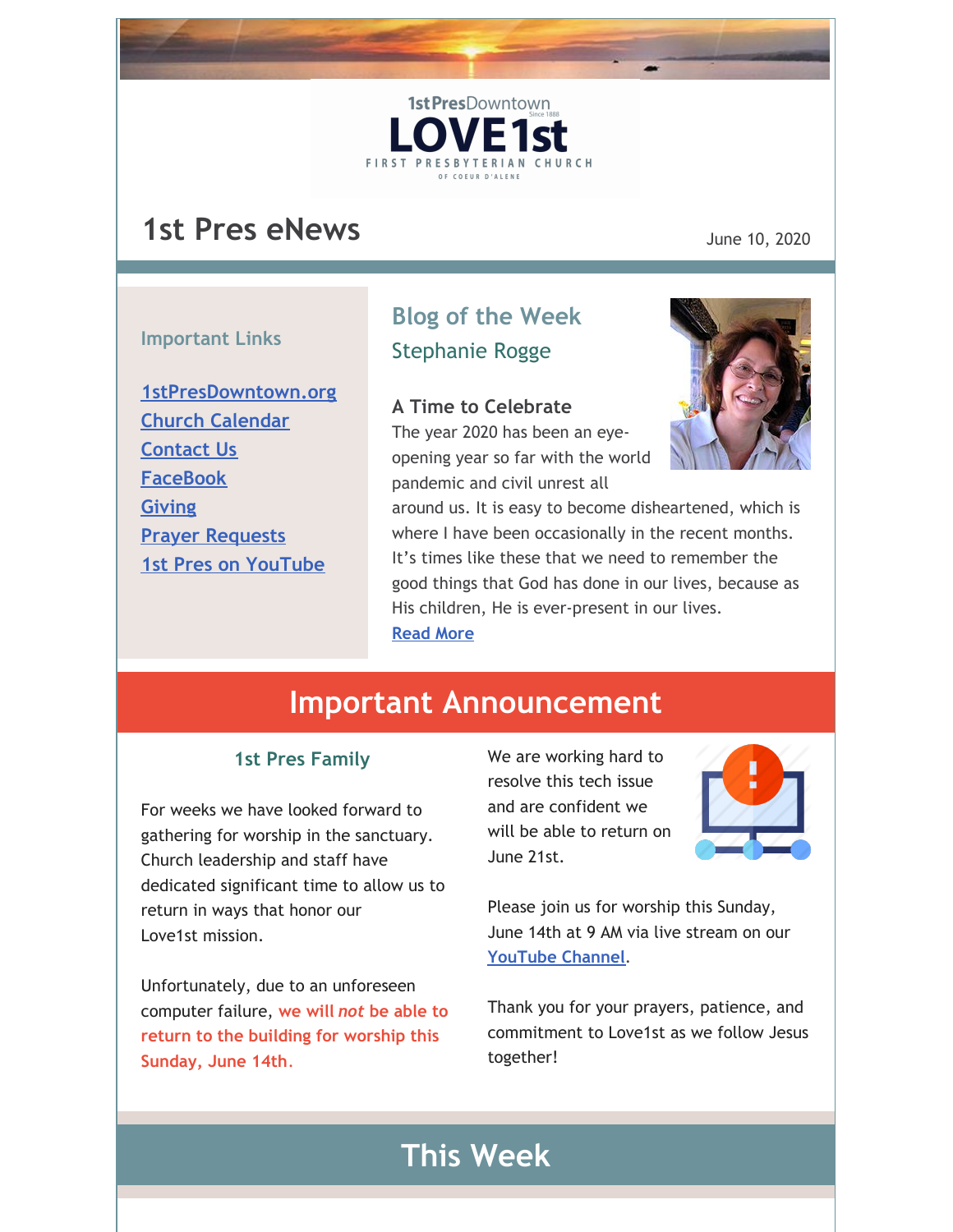### **Geoff Rinehart** Preaching this Sunday

**Geoff Rinehart** is a multi-talented, old friend of 1stPres, playing an instrumental role in helping us develop our 5 Big Moves. He is a church planter of **Chi [Rho](https://www.cr-community.org/)** community in Coeur d'Alene, and a President of **Communitas [International,](https://gocommunitas.org/)** a global church planting network. We welcome him this Sunday and look forward to hearing his message.





**Blessing of the Bikes**

The Community Outreach

Committee has confirmed that the Blessing of the Bikes will take place on Sunday, June 28th!

**When:** June 28th, 2 pm **Blessing:** City Park Bandstand, CdA **Destination:** Riverstone Park Gazebo **Treat**: Ice cream bars & popsicles!

### **Open Sanctuary Update**



We are evaluating when we can once again offer our Sanctuary for a time of quiet, peace and meditation.

The COVID Taskforce and our Session are

carefully considering when we can begin again. Stay tuned.

#### **Sunday Morning YouTube Viewing**

If you join services online **early** on Sunday morning, you may need to refresh your screen to start viewing the beginning of the live-stream. It's a thing.

#### **Attending worship services in the sanctuary starting June 21st** Please note date change

If you would like to get an idea how this season of care might look, we have made this fun video highlighting the new measures we are asking the congregation to support. Watch it now!



If you'd like to read the document that details our re-opening guidance, you'll find it linked here: **[Read](https://files.constantcontact.com/1d935adc001/16f87308-2245-4973-a3f5-d2729dff1ff3.pdf) Now**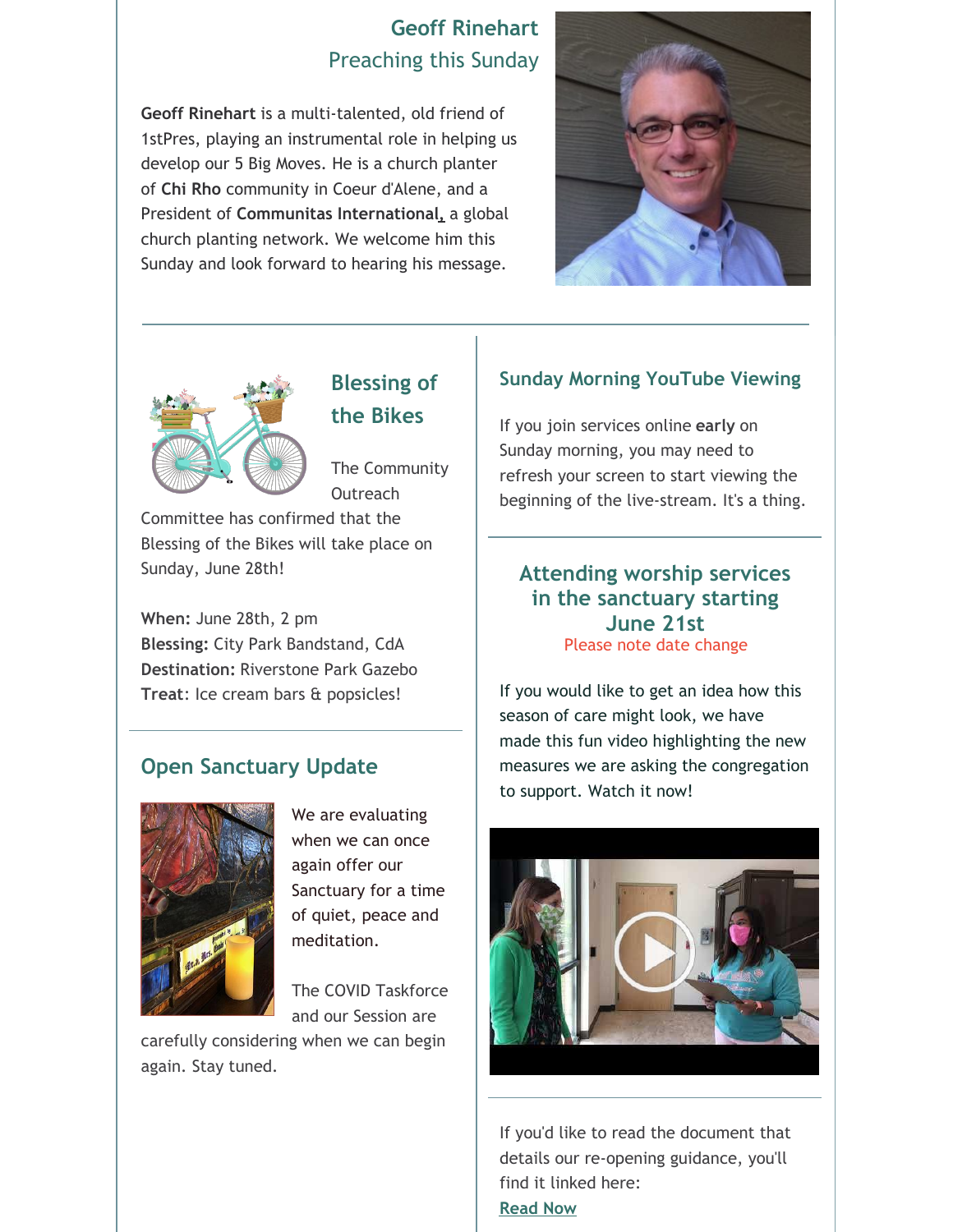## **Sunday's Service**

Watch Again or For The 1st Time!



Pastor Jennie delivered an inspiring message on June 7th and led us in the celebration of communion.

Next week, June 21st,

we'll be back in the sanctuary if you choose to gather together!

Be assured that while you many join us in the Sanctuary, we will continue to livestream our services, 9 and 10:30 am, every Sunday on our YouTube channel.

**Watch this service or any of our past services on our [YouTube](https://www.youtube.com/channel/UCCfruZriuZfS2hVar79nXbQ) Channel**

# **Church News**

#### **What We're Working On ...**



Our website is getting a facelift! We've been working behinds the scenes to update our website and hope to launch it very soon! The new site has been reorganized a bit and still includes the important information you've come to know and love.

### **Visiting the Church Office**

It's important to remember we're limiting visits to the office. As we slowly move toward our new normal, the office staff will continue to mainly work from home. If you need to stop by the church, please call the office to schedule an appointment so we can make sure whomever you need to visit is available.

### **Pastor Sumey's Summer**

## **Congratulation Graduates!**

We recognized our 2020 graduates on May 31 during our 9 am live-streamed service. Each



graduate will receive this beautiful, embossed notebook. Please contact the office to arrange a time to pick-up your gift! Congratulations! We are so proud.

## **CDAIDE How You Can**

**Help**



Our partners at CDAIDE have let us know they need ongoing help in specific areas. They have not reached out during the crisis, but the needs are greater than ever right now!

**Care Partners** - businesses that will donate/discount services (dentists, doctors, car repair shops, daycare, etc.)

**Legal Advisor** - attorney willing to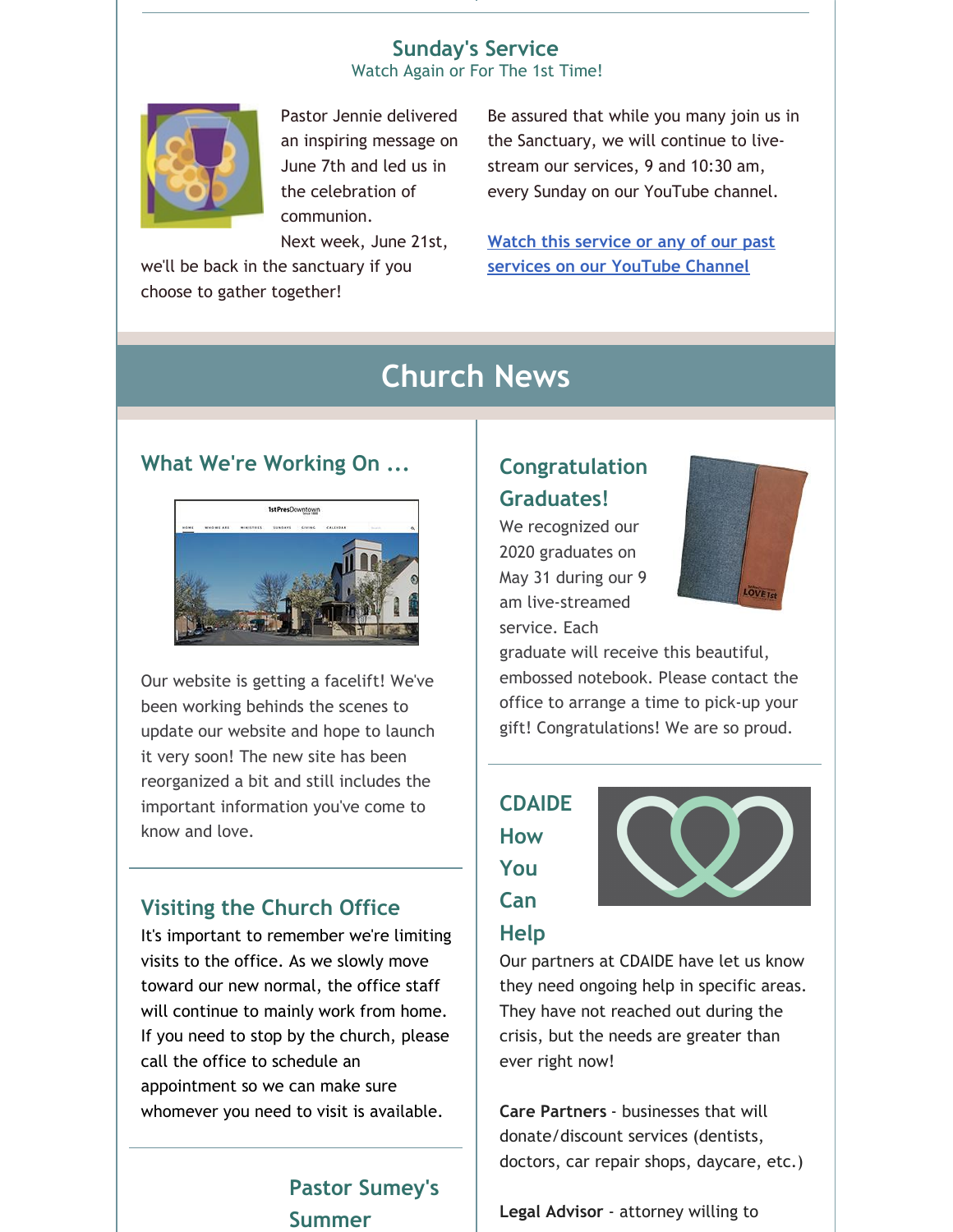

### **Reading List**

Craig is reading during the first part of his Sabbatical. A

lot! If you want to read along, he's put together a list of books and articles for you (don't worry, it's much, much shorter than his) so you can read and think alongside Craig. **[Download](https://files.constantcontact.com/1d935adc001/1abf8692-150f-4ac3-9390-c817944dc3ce.pdf) the reading list.**

donate a few hours/month

**Technical Advisor** - help with website and online care referral updates and problems.

Please email **[serving@cdaide.org](mailto:serving@cdaide.org)** if you can help or forward to someone you think might be interested in helping.

# **Youth Update**

## **Notes from Steve Director of Youth Ministries**

"Salt is good, but if the salt has lost its saltiness, how will you make it salty again? Have salt in yourselves, and be at peace with one another."

*- Mark 9:50*



I hope you are all doing well - despite all the turmoil the world is going through! I am so excited about our camping

trip, because I think it will be refreshing to get away from it all, and focus on what is important in our lives. Be assured we are working hard on planning a great summer experience for everyone.

Love, Peace & Joy! *Steve*

## **Schedule**

#### **Sunday, June 14** Join us online!

### **Wednesdays, 6:30-8 pm**

June 10 - Camping trip, no youth group at the church June 17 - All together at the church June 24 - Youth Video game night - 6 pm -8 pm everybody - 8-9 pm high school only

## **Digging Deeper - for high schoolers!**

### **Send-Off Sunday**

Mark your calendars for Sunday, Aug 9. Our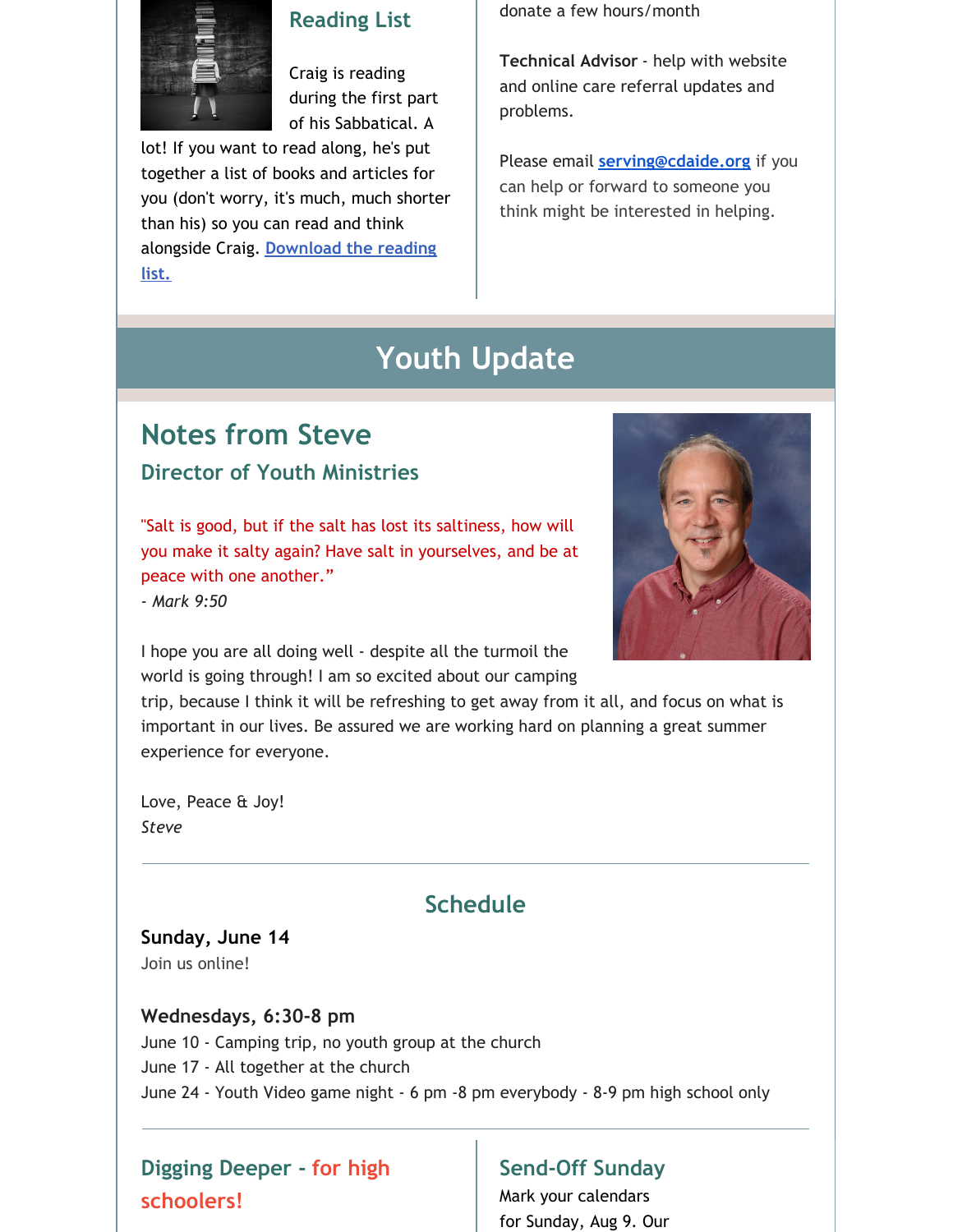Is your child interested in learning more about God - in a more focused and mature manner? Youth group is a lot of fun, and there are a variety of interest levels amongst the kids. I want to create an avenue for any who want to really get into the things of God at a higher level. This would be an at-your-own-pace mentored study for those who want to take this step in their Christian growth. Let me know if you think this is your child.

high-school graduates will be delivering the message that day. And as their church family, we will be sending them off into the



world with our love, prayers, and gifts in the form of a Life-Survival basket for each of them. We will be getting each of them a basket and a beautiful life-time Bible that you will have the opportunity to sign or add to it a word of encouragement, and you are welcome to put anything else in their baskets you'd like.

*As always, I am available with any questions, concerns or prayer requests!*

Steve **[steve@1stpresdowntown.org](mailto:steve@1stpresdowntown.org)** or 208.816.8122

## **Children's Ministry**

Hello Families,

We are heading out into the wild for the youth camping trip this week. We have nearly 30 people participating in the trip, we would appreciate your prayers for safety, sunshine, and that the Spirit will be working in all of our lives as we grow in our relationships with Him and each other. This week the Zoom meetings will be canceled. On a more exciting note,



soon we will be opening the church for worship together! We will have safety protocols in place.

Check out the fun video our COVID Task Force created to explain how we'll once again start to worship in the Sanctuary. **[Attending](https://www.youtube.com/watch?v=MEB6SAL9348) Worship in the Sanctuary**

### **Pottery and Parents:**

**This Friday**

There are still a handful of spots available



at this Friday's event if you have not yet

We will be there for about an hour while you and your child paint an adorable cross figure.

After the art studio, we will head to North Pines Park (1015 E. Lunceford) for a short storytime and plenty of playtime! Should the weather be cool or rainy, we will move the story and play portion to the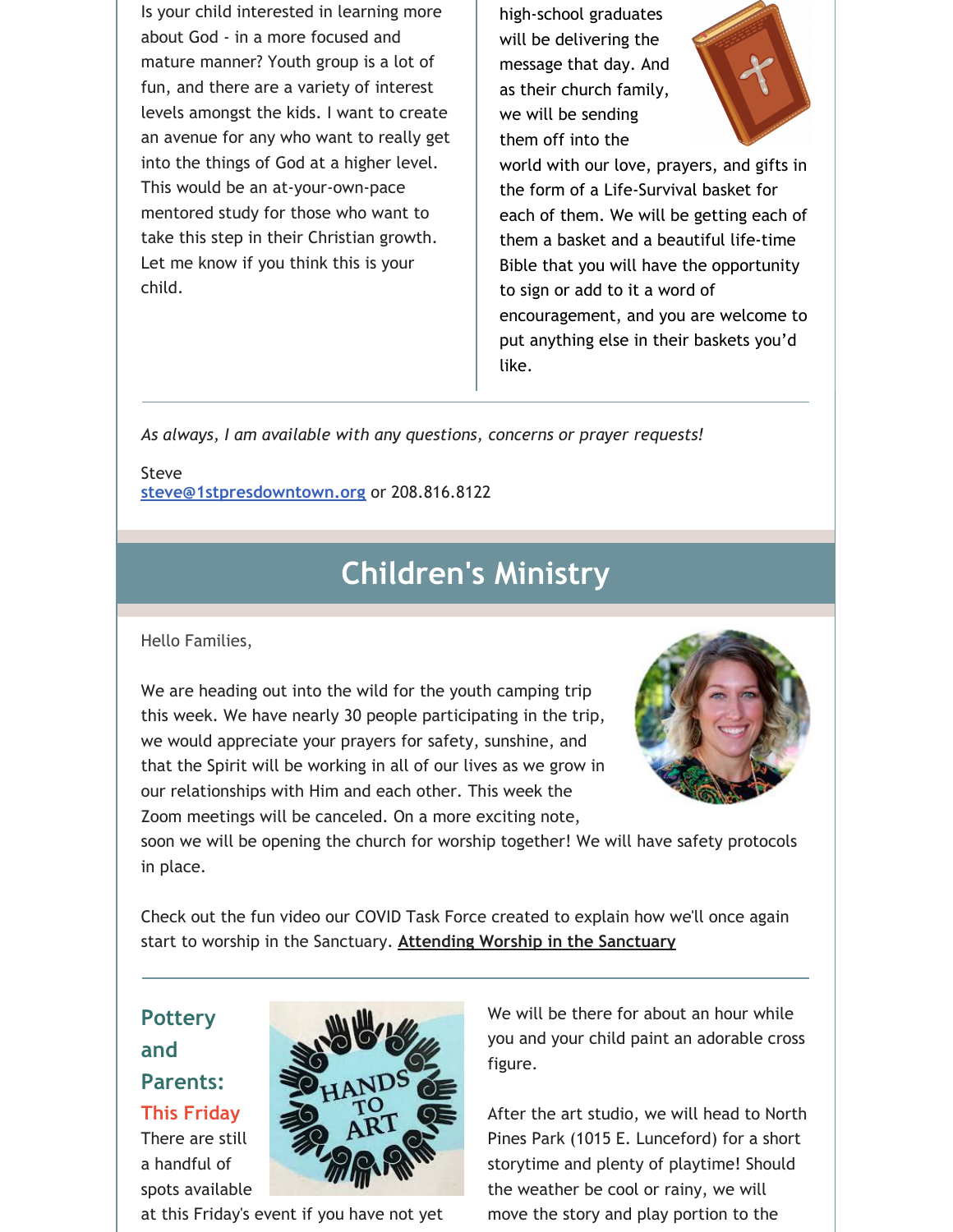registered. Please reach out to Carley and let her know if you would like to attend so Hands to Art can adequately prepare. We will meet at Hands to Art (3115 N. Government Way) at 9:00 am.

new indoor play area inside the church. Plan on bringing a sack lunch for a picnic. I am really looking forward to seeing many of you and your little ones!

### **Summer Kick off BBQ, Yard Games, and Volunteer Appreciation June 20th, 4:00 pm**

We are excited to get the summer started with our second annual "Summer Kick-Off BBQ." This year we have a yard game championship in the works. There is even a trophy at stake. Families, youth, and anyone who volunteers with children or youth are invited to attend the BBQ. The event will be held at my home in Post Falls. We will spend our time outdoors and ask that everyone remain socially distanced.

Bring your lawn chairs and a snack to share.

Sign up for the event here so we know how much food to prepare:



**[Summer](https://docs.google.com/spreadsheets/d/1OyqFOADt1Vpmx36o9iE64S0n3C3uG-37V0mgoMeFwTs/edit?usp=sharing) BBQ Kick Off Sign-Up**



**"I Am HIS Masterpiece" Art-themed Day Camp We are 1/2 full - sign up soon!**

This year our day camp will be art themed. We are partnering with Hands to Art to create five amazing masterpieces including a mosaic, two pottery projects, painting, and batik. Throughout the week we will be exploring what it means to be God's masterpiece and how we can all live that out in our daily lives.

We will begin the day at Hands to Art pottery studio where the campers will complete a different art project each day.

Following that, we will head back to the church for a lesson and a sack-lunch. The afternoons will be filled with fun adventures like hiking and trips to the beach. We will invite families to join us for an adventure in the Silver Valley on Wednesday to explore the Crystal Gold Mines and Pulaski Tunnel Trail.

\*Attendance is limited to ensure the safety of the volunteers and the campers. We will be adhering to state and CDC guidelines.

\*\*Scholarships are available, please email **[Carley@1stpresdowntown.org](mailto:Carley@1stpresdowntown.org)** for information.

**[Register](https://1stpres.churchcenter.com/registrations/events/429465) Now**

**Dates and Schedule Date**: July 27th through July 31st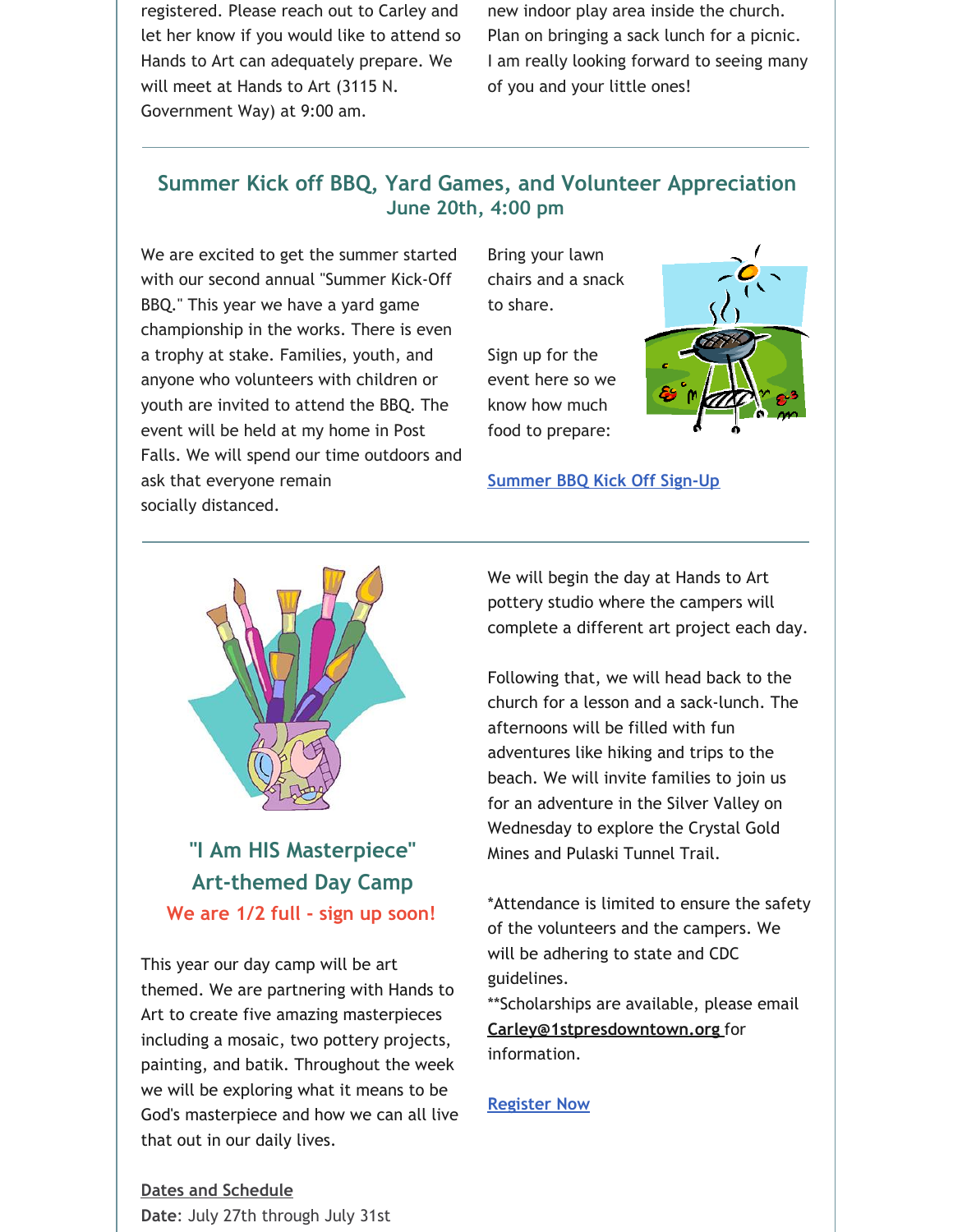**Time**: 9:30am - 4:30pm **Who**: 1st graders through current 5th graders **Limit\***: 25 (including volunteers) **Cost\*\***: \$100 (does NOT include lunch) **Bring**: Sack lunch

lam his<br>asterniece



## **LutherHaven**

**Update**

Last week we shared the news that Lutherhaven is

canceling their traditional summer camps. We are actively working with Lutherhaven to find a way for our families to still enjoy a summer camp experience. We are coming up with some great solutions. Please continue to save August 3rd through August 7th for an event at Lutherhaven. Even if your child was not previously signed up, we will

likely have plenty of room for them to join in on the fun! As we have more details we will be sure to update you.

Kindercamp is currently open for registration, we already have a few families attending, this is a great way to introduce kiddos to the summer camp experience with you right by their side to enjoy every moment! **[https://www.lutherhaven.com/event/kin](https://www.lutherhaven.com/event/kindercamp-at-lutherhaven/) dercamp-at-lutherhaven/**

### **Zoom Connect and Learn**

#### **6/10 meeting are cancelled due to the youth camping trip**.

The Zoom meetings have been so fun! Is this something you would like to see continued after we are gathering together again? Please let me know if your child would like them to continue through the summer.

### **Save the Date**

- Every Wednesday for all ages: Zoom Meetings
- Youth Camping Trip (incoming middle schoolers and family)**June 8th - June 11th**
- Mommy, Daddy, Grandma, Grandpa, Auntie, Uncle (any adult), and me Pottery Painting for preschoolers through 1st grader. Followed by story time and a picnic. **June 12th, 9:00 am -12:00 pm**.
- Summer Kick off BBQ, Yard Games, and Volunteer Appreciation. **June 20th, 4:00 pm**
- Blessing of the Bikes scheduled for June 28
- I Am HIS Masterpiece Art Day-Camp. **July 27th - July 31st 9:30 am-4:30 pm**. Details and registration to come next week.

Stay well

Carley

**[Carley@1stpresdowntown.org](mailto:Carley@1stpresdowntown.org)** or 208-215-5337